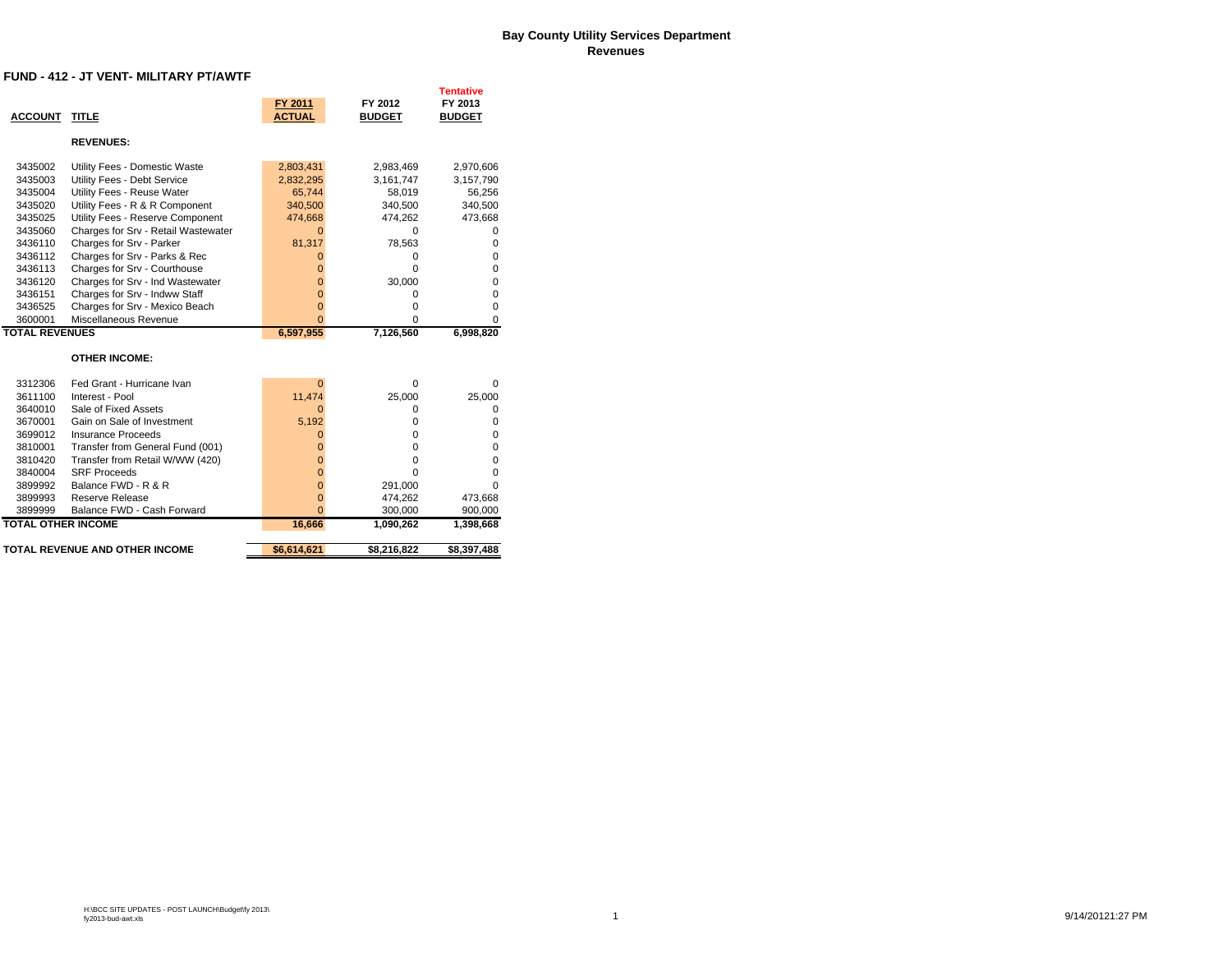### **Bay County Utility Services Department Expenditures Fund 412**

### **Department 0464 - AWTF Operations Expenditures**

|         |                                    | FY 11              | FY 12         |
|---------|------------------------------------|--------------------|---------------|
| ACCOUNT | - - - - - TITLE - - - - -          | <b>ACTUALS YTD</b> | <b>BUDGET</b> |
| 5143101 | PROF SRV-CO ATTORNEY               | 21,991             | 20,308        |
| 5143110 | PROF SRV-LITIGATION                | 0                  | 0             |
| 5143105 | PROF SRV-OTHER ATTNY               | $\mathbf 0$        | $\mathbf 0$   |
| 5303104 | PROF SRV-ENGINEERING               | 0                  | 25,000        |
| 5303106 | PROF SRV-PHYSICLS/MEDICAL          | 0                  | 780           |
| 5303107 | PROF SRV-SUBSTANCE TEST            | 0                  | 296           |
| 5303108 | PROF SRV-RATE STUDY                | 0                  | 0             |
| 5303202 | <b>ACCT &amp; AUDIT SRV-CPA</b>    | 102,996            | 104,796       |
| 5303401 | CONTRACTED SERVICES                | 222,935            | 217,800       |
| 5303403 | CONTR SRV-BANK CHRG POOL           | 0                  | 0             |
| 5303408 | CONTR SRV-800 MHZ                  | 9,476              | 9,465         |
| 5303410 | CONTR SRV-JANITORIAL               | 0                  | 0             |
| 5303422 | <b>CONTR SRV-GIS</b>               | 3,310              | 3,000         |
| 5303424 | CONTR SRV - CLERK FINANCE          | $\mathbf{0}$       | 0             |
| 5303425 | <b>CONTR SRV-ADMIN FEES</b>        | 174,346            | 157,380       |
| 5303426 | CONTR SRV-UTIL ADMIN FEES          | 153,071            | 136,477       |
| 5303446 | <b>CONTR SRV-FACILITIES</b>        | 70                 | 9,174         |
| 5303448 | <b>CONTR SRV-RETAIL STAFF</b>      | 957,223            | 848,178       |
| 5303464 | <b>CONTR SRV-LAB</b>               | 130,721            | 172,502       |
| 5304001 | TRAVEL/TRAINING NON-LOCAL          | 3,273              | 4,300         |
| 5304005 | TRAVEL/LOCAL                       | 116                | 150           |
| 5304101 | <b>COMMUNICATIONS SERVICES</b>     | 11,750             | 15,440        |
| 5304125 | POSTAGE/TRANSP/FREIGHT             | 1,307              | 2,000         |
| 5304301 | UTILITY SERVICES                   | 388,627            | 467,863       |
| 5304305 | LAND-EASEMENT                      | 56,575             | 0             |
| 5304405 | RENTALS/LEASES-BUILDINGS           | 891                | 1,188         |
| 5304410 | RENTALS/LEASES-EQUIPMENT           | 1,352              | 3,900         |
| 5304422 | RENTALS/LEASE-LAND                 | 22,397             | 14,455        |
| 5304501 | <b>INSURANCE &amp; BONDS</b>       | 124,924            | 134,581       |
| 5304604 | REPAIR/MAINT-BLD&GRD DEPT          | 24,152             | 16,200        |
| 5304605 | REPAIR/MAINT-BLDG & GRND           | 10,964             | 2,600         |
| 5304610 | REPAIR/MAINT-AUTO EQUIP            | 4,041              | 9,000         |
| 5304611 | REPAIR/MAINT-FLEET MAINT           | $\mathbf 0$        | 0             |
| 5304615 | REPAIR/MAINT-EQUIPMENT             | 123,429            | 85,000        |
| 5304701 | <b>PRINTING &amp; BINDING</b>      | 216                | 0             |
| 5304902 | <b>FEES &amp; COSTS-PURCHASING</b> | 1,977              | 2,820         |
| 5304905 | FEES & COSTS-LEGAL ADVERT          | 1,462              | 500           |
| 5304922 | <b>FEES &amp; COSTS-PERMITS</b>    | 7,200              | 7,200         |
| 5304990 | <b>MISCELLANEOUS EXPENSES</b>      | 626                | 500           |
| 5305101 | <b>OFFICE SUPPLIES</b>             | 2,047              | 4,000         |
| 5305201 | <b>OPERATING SUPPLIES</b>          | 15,630             | 12,500        |
| 5305202 | OPER SUPPLIES-JANITORIAL           | 4,112              | 3,500         |
| 5305204 | OPER. SUPPLIES-CHEMICALS           | 114,719            | 198,000       |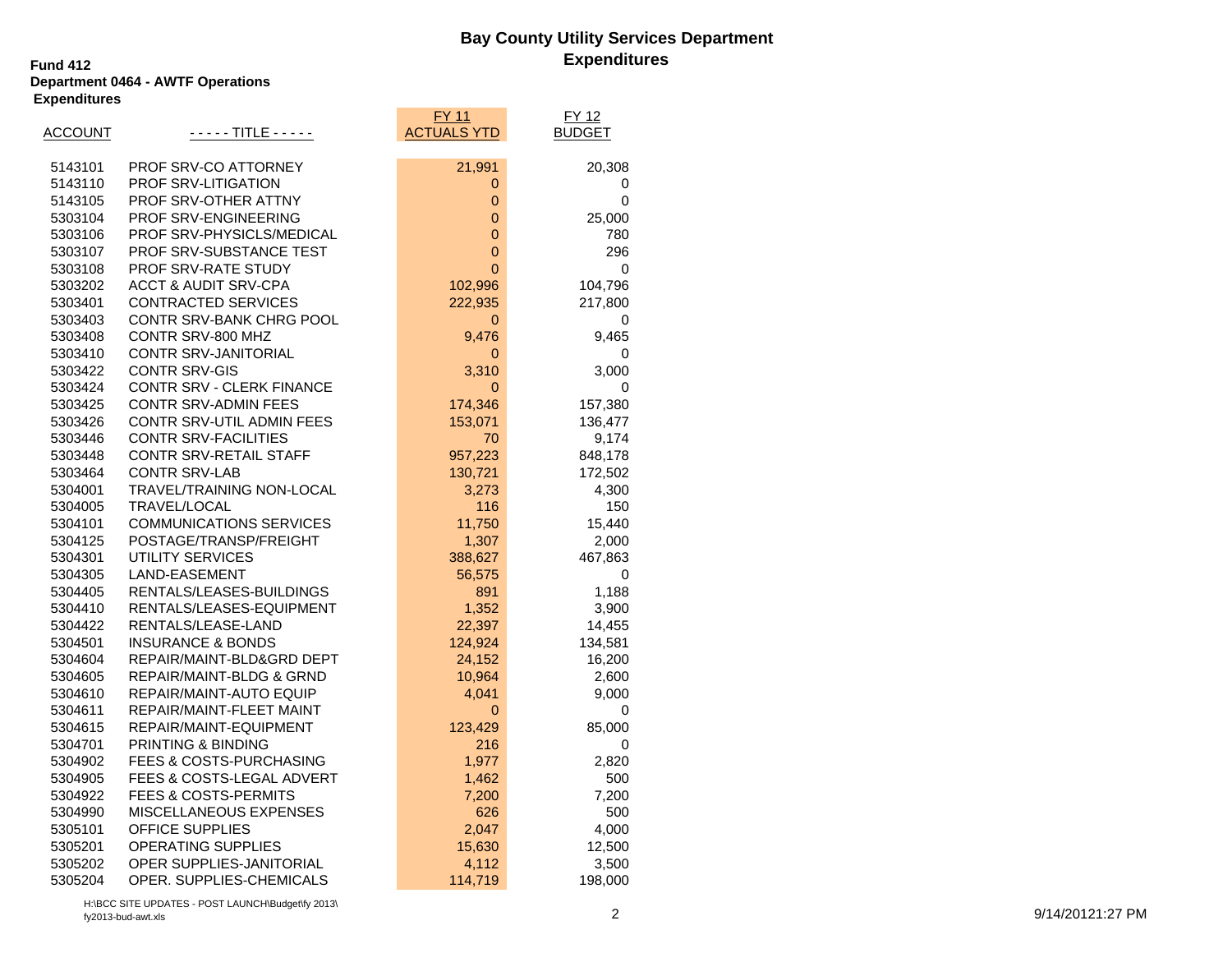### **Bay County Utility Services Department Expenditures Fund 412**

### **Department 0464 - AWTF Operations Expenditures**

|                |                                     | FY 11              | FY 12         |
|----------------|-------------------------------------|--------------------|---------------|
| <b>ACCOUNT</b> | - - - - - TITLE - - - - -           | <b>ACTUALS YTD</b> | <b>BUDGET</b> |
|                |                                     |                    |               |
| 5305205        | <b>GAS, OIL &amp; LUBRICANTS</b>    | 34,352             | 81,480        |
| 5305210        | <b>SAFETY GEAR &amp; SUPPLIES</b>   | 2,041              | 2,500         |
| 5305215        | <b>CLOTHING &amp; WEARING APPRL</b> | 6,229              | 6,000         |
| 5305220        | <b>TOOL &amp; SMALL IMPLEMENTS</b>  | 4,705              | 3,000         |
| 5305240        | <b>OPER SUPPLIES-LAB</b>            | 8,733              | 7,150         |
| 5305401        | <b>BOOKS/RESOURCE MATR/SUBSC</b>    | 1,353              | 500           |
| 5305402        | <b>DUES &amp; MEMBERSHIPS</b>       | 1,528              | 2,000         |
| 5305406        | <b>TRAINING &amp; TUITION</b>       | 1,487              | 5,000         |
| 5305407        | <b>TRAINING - GIS</b>               | 0                  | 0             |
| 5606359        | <b>IMPROV-CHERRY STREET</b>         | $\Omega$           | 0             |
|                | <b>Total Operating Expenses</b>     | 2,758,354          | 2,798,483     |
|                |                                     |                    |               |
| 5606401        | <b>EQUIPMENT</b>                    | $\Omega$           | 8,000         |
| 5606402        | EQUIP LESS THAN \$1000              | 320                | 10,000        |
|                | <b>Total Capital Outlay</b>         | 320                | 18,000        |
|                |                                     |                    |               |
| 5909910        | RESERVE FOR CONTINGENCIES           | $\mathbf 0$        | 223,879       |
| 5909999        | RESERVE-CASH FORWARD                | $\mathbf 0$        | 434,689       |
|                | <b>Total Non-Operating Expenses</b> | $\bf{0}$           | 658,568       |
|                |                                     |                    |               |
| <b>TOTAL</b>   | 0412-MPAWTF-JOINT VENTURE           | 2,758,674          | 3,475,051     |
|                |                                     |                    |               |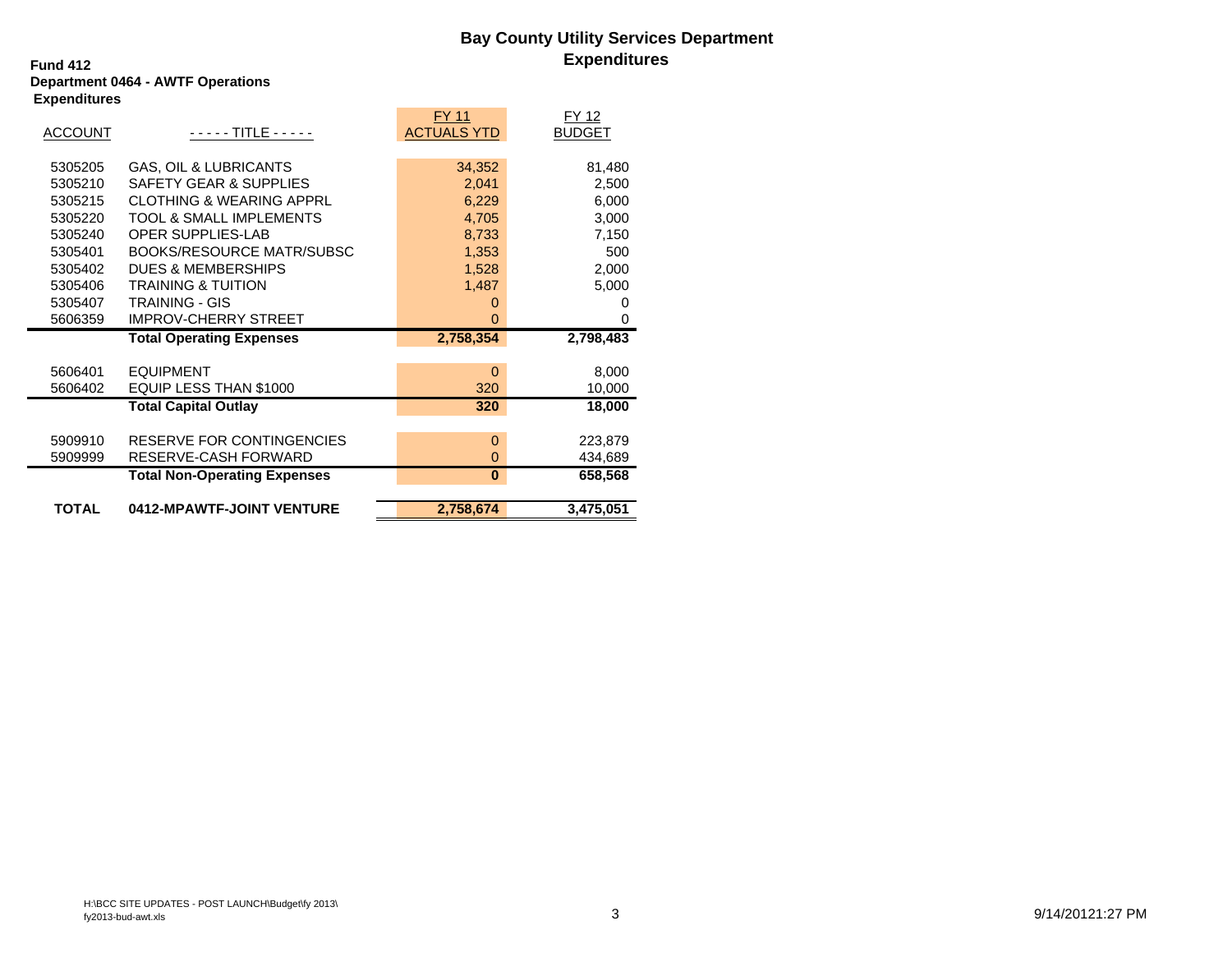# **Bay County Utility Services Department Expenditures**

### **Fund 412Department 0465 - AWTF R&R Expenditures**

|                |                                     | <b>FY 11</b>       | <b>FY 12</b>  |
|----------------|-------------------------------------|--------------------|---------------|
| <b>ACCOUNT</b> | TITLE - - - - -                     | <b>ACTUALS YTD</b> | <b>BUDGET</b> |
|                |                                     |                    |               |
| 5304604        | REPAIR/MAINT-BLDG & GRDS (DEPT)     | 13,741             | 20,000        |
| 5304605        | <b>REPAIR/MAINT-BLDG &amp; GRDS</b> | $\Omega$           |               |
| 5304615        | REPAIR/MAINT-EQUIPMENT-R&R          | 161,599            | 300,000       |
|                | <b>Total Operating Expenses</b>     | 175,340            | 320,000       |
|                |                                     |                    |               |
| 5606359        | <b>IMPROVEMENTS-CHERRY STREET</b>   | $\Omega$           |               |
| 5606387        | <b>IMPROVEMENTS-LIFT STATIONS</b>   | 0                  |               |
| 5606401        | <b>EQUIPMENT</b>                    | 32,579             | 309,349       |
|                | <b>Total Capital Outlay</b>         | 32,579             | 309,349       |
|                |                                     |                    |               |
| 5909910        | RESERVE FOR CONTINGENCIES           | $\Omega$           | 2,151         |
|                | <b>Total Non-Operating Expenses</b> | $\bf{0}$           | 2,151         |
|                |                                     |                    |               |
| TOTAL          | 0465-AWTF R&R                       | 207,919            | 631,500       |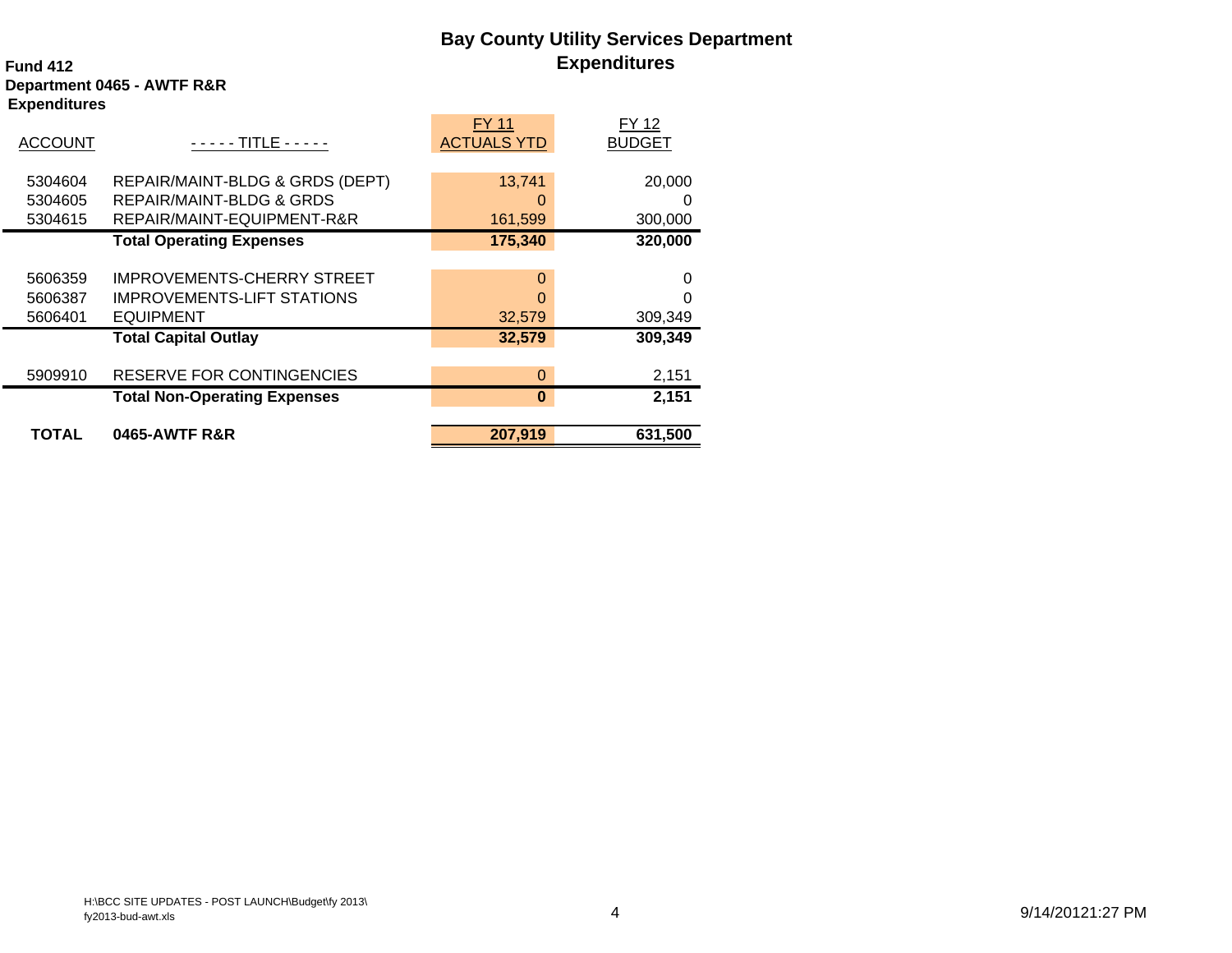## **Bay County Utility Services Department Expenditures**

**Fund 412Department 0494 - Callaway Expenditures**

| <b>ACCOUNT</b> | - - - - - TITLE - - - - -        | <b>FY 11</b><br><b>ACTUALS YTD</b> | <b>FY 12</b><br><b>BUDGET</b> |
|----------------|----------------------------------|------------------------------------|-------------------------------|
| 5627120        | <b>AWT-CONSTRUCTION</b>          | $\mathbf{0}$                       | 0                             |
| 5627220        | TRAM-CONSTRUCTION                | $\mathbf{0}$                       | 0                             |
| 5627222        | TRAM-RECONSTRUCTION COSTS        | $\Omega$                           | 0                             |
| 5627409        | SEGRG-GEOTECH                    | $\overline{0}$                     | $\mathbf 0$                   |
| 5627421        | <b>SEGRG-MASTER PUMP STATION</b> | 0                                  | 0                             |
|                | <b>Total Capital Outlay</b>      | $\overline{\mathbf{0}}$            | $\overline{\mathbf{0}}$       |
|                |                                  |                                    |                               |
| 5707316        | <b>TRUSTEES FEES</b>             | $\mathbf{0}$                       | 0                             |
| 5777102        | PRINCIPAL-REFUNDING/96           | $\Omega$                           | 0                             |
| 5777103        | PRINCIPAL-PROJECT/96             | 0                                  | $\Omega$                      |
| 5777104        | PRINCIPAL-2004 REFUNDING BONDS   | 133,412                            | 139,476                       |
| 5777120        | PRINCIPAL-SRF#1                  | 452,683                            | 465,546                       |
| 5777121        | PRINCIPAL-SRF#2                  | 59,044                             | 61,769                        |
| 5777202        | INTEREST-REFUNDING/96            | 0                                  |                               |
| 5777203        | INTEREST-PROJECT/96              | O                                  | O                             |
| 5777204        | INTEREST-REFUNDING 2004          | 137,722                            | 131,051                       |
| 5777220        | <b>INTEREST-SRF#1</b>            | 117,771                            | 104,908                       |
| 5777221        | <b>INTEREST-SRF#2</b>            | 18,934                             | 17,132                        |
| 5777302        | RESERVE-REFUNDING/96             | 0                                  | 0                             |
| 5777303        | RESERVE-PROJECT/96               | 0                                  | 0                             |
| 5777304        | RESERVE-REFUNDING 2004           | 0                                  | 40,579                        |
| 5777307        | RESERVE-SRF#1                    | 0                                  | 85,568                        |
| 5777308        | RESERVE-SRF#2                    | 0                                  | 11,835                        |
| 5909908        | OWNER'S RATE RESERVE REFUND      | 0                                  | 137,982                       |
|                | <b>Total Debt Service</b>        | 919,566                            | 1,195,846                     |
|                |                                  |                                    |                               |
| <b>TOTAL</b>   | 0494 - CALLAWAY                  | 919,566                            | 1,195,846                     |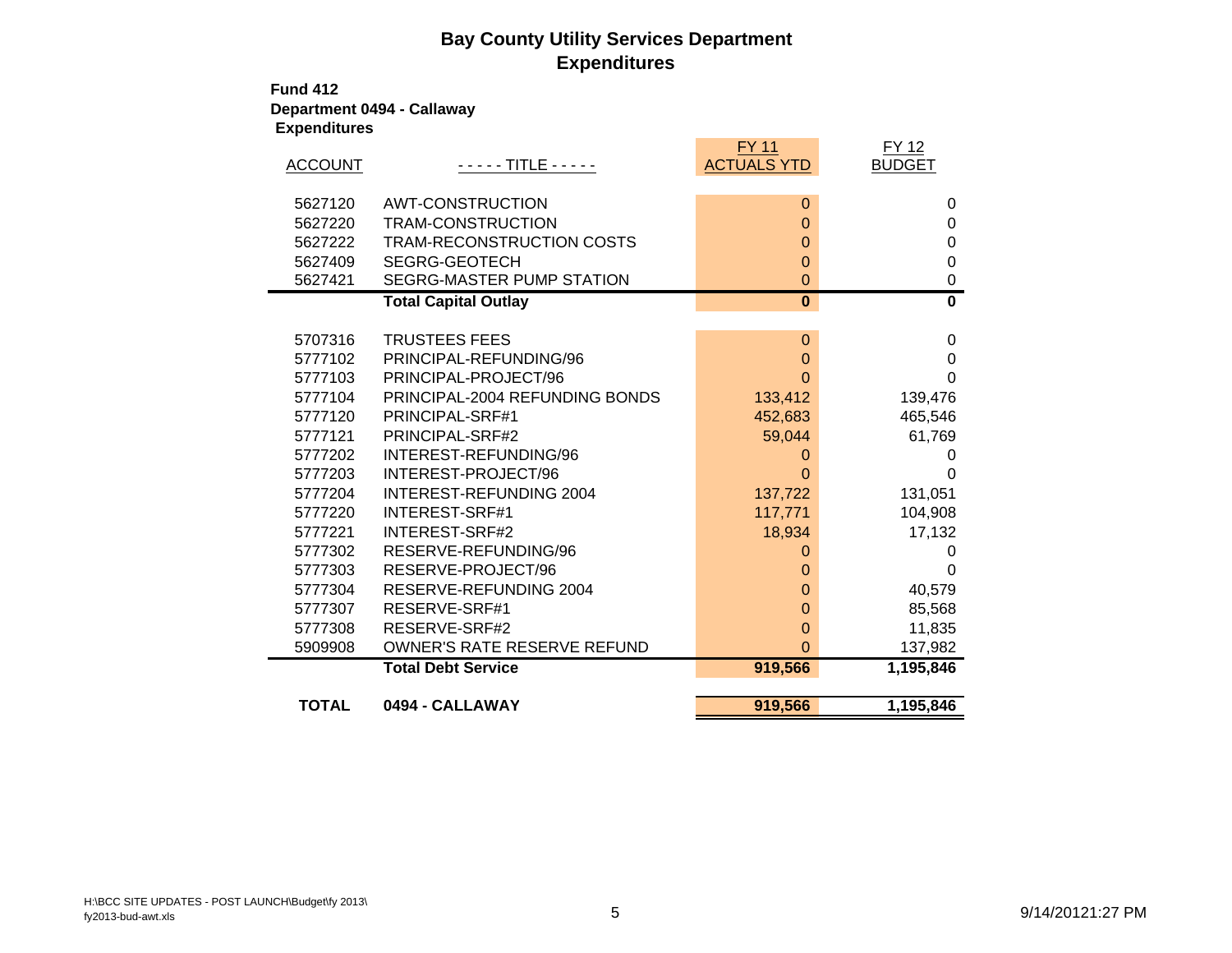## **Bay County Utility Services Department Expenditures**

### **Fund 412**

**Department 0495 - Parker Expenditures**

|                |                                | <b>FY 11</b>            | FY 12         |
|----------------|--------------------------------|-------------------------|---------------|
| <b>ACCOUNT</b> | - - - - - TITLE - - - - -      | <b>ACTUALS YTD</b>      | <b>BUDGET</b> |
|                |                                |                         |               |
| 5627120        | <b>AWT-CONSTRUCTION</b>        | $\mathbf{0}$            | 0             |
| 5627220        | TRAM-CONSTRUCTION              | $\Omega$                | $\Omega$      |
| 5627222        | TRAM-RECONSTRUCTION COSTS      | $\mathbf{0}$            | 0             |
| 5627409        | <b>SEGRG-GEOTECH</b>           | $\Omega$                | $\Omega$      |
| 5627421        | SEGRG-MASTER PUMP STATION      | $\overline{0}$          | $\pmb{0}$     |
|                | <b>Total Capital Outlay</b>    | $\overline{\mathbf{0}}$ | $\mathbf{0}$  |
|                |                                |                         |               |
| 5707316        | <b>TRUSTEES FEES</b>           | $\mathbf 0$             | 0             |
| 5777102        | PRINCIPAL-REFUNDING/96         | $\Omega$                | $\Omega$      |
| 5777103        | PRINCIPAL-PROJECT/96           | $\Omega$                | $\Omega$      |
| 5777104        | PRINCIPAL-2004 REFUNDING BONDS | 78,670                  | 82,246        |
| 5777120        | PRINCIPAL-SRF#1                | 152,115                 | 156,438       |
| 5777121        | PRINCIPAL-SRF#2                | 26,849                  | 28,088        |
| 5777202        | INTEREST-REFUNDING/96          | 0                       | 0             |
| 5777203        | INTEREST-PROJECT/96            | 0                       | $\Omega$      |
| 5777204        | <b>INTEREST-REFUNDING 2004</b> | 81,211                  | 77,278        |
| 5777220        | <b>INTEREST-SRF#1</b>          | 39,575                  | 35,252        |
| 5777221        | INTEREST-SRF#2                 | 8,610                   | 7,790         |
| 5777302        | RESERVE-REFUNDING/96           | 0                       | 0             |
| 5777303        | RESERVE-PROJECT/96             | 0                       | $\Omega$      |
| 5777304        | RESERVE-REFUNDING 2004         | $\mathbf 0$             | 23,929        |
| 5777307        | RESERVE-SRF#1                  | $\Omega$                | 28,753        |
| 5777308        | RESERVE-SRF#2                  | $\overline{0}$          | 5,382         |
| 5909908        | OWNER'S RATE RESERVE REFUND    | $\overline{0}$          | 58,064        |
|                | <b>Total Debt Service</b>      | 387,030                 | 503,219       |
|                |                                |                         |               |
| <b>TOTAL</b>   | <b>0495 - PARKER</b>           | 387,030                 | 503,219       |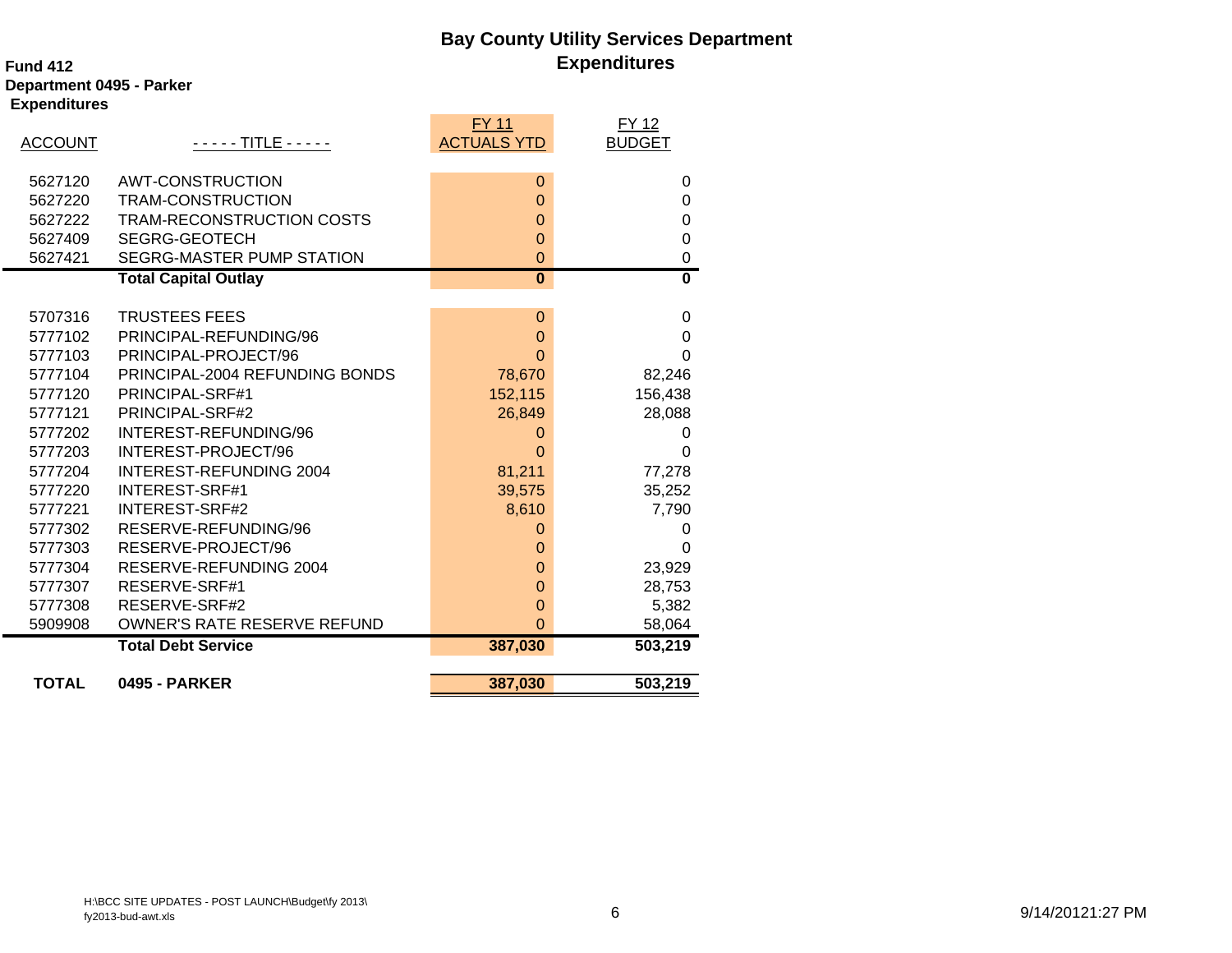## **Bay County Utility Services Department Expenditures**

### **Fund 412Department 0496 - Springfield Expenditures**

|                |                                      | <b>FY 11</b>            | <b>FY 12</b>  |
|----------------|--------------------------------------|-------------------------|---------------|
| <b>ACCOUNT</b> | $- - - -$ TITLE - - - - -            | <b>ACTUALS YTD</b>      | <b>BUDGET</b> |
| 5627120        | <b>AWT-CONSTRUCTION</b>              | $\mathbf{0}$            | 0             |
| 5627220        | TRAM-CONSTRUCTION                    | $\overline{0}$          | $\Omega$      |
| 5627222        | TRAM-RECONSTRUCTION COSTS            | $\mathbf 0$             | 0             |
| 5627409        | <b>SEGRG-GEOTECH</b>                 | $\mathbf 0$             | $\Omega$      |
| 5627501        | <b>COLLECTION-ENGINEERING DESIGN</b> | $\overline{0}$          | $\mathbf 0$   |
|                | <b>Total Capital Outlay</b>          | $\overline{\mathbf{0}}$ | 0             |
|                |                                      |                         |               |
| 5707316        | <b>TRUSTEES FEES</b>                 | 0                       | 0             |
| 5777102        | PRINCIPAL-REFUNDING/96               | $\overline{0}$          | 0             |
| 5777103        | PRINCIPAL-PROJECT/96                 | $\Omega$                | $\Omega$      |
| 5777104        | PRINCIPAL-2004 REFUNDING BONDS       | 221,769                 | 231,849       |
| 5777120        | PRINCIPAL-SRF#1                      | 267,574                 | 275,177       |
| 5777121        | PRINCIPAL-SRF#2                      | 26,864                  | 28,104        |
| 5777202        | INTEREST-REFUNDING/96                | 0                       | 0             |
| 5777203        | INTEREST-PROJECT/96                  | $\Omega$                | 0             |
| 5777204        | <b>INTEREST-REFUNDING 2004</b>       | 228,933                 | 217,845       |
| 5777220        | <b>INTEREST-SRF#1</b>                | 69,613                  | 62,009        |
| 5777221        | <b>INTEREST-SRF#2</b>                | 8,615                   | 7,795         |
| 5777302        | RESERVE-REFUNDING/96                 | $\Omega$                | 0             |
| 5777303        | RESERVE-PROJECT/96                   | $\Omega$                | $\Omega$      |
| 5777304        | RESERVE-REFUNDING 2004               | $\overline{0}$          | 67,454        |
| 5777307        | RESERVE-SRF#1                        | $\overline{0}$          | 50,578        |
| 5777308        | RESERVE-SRF#2                        | $\overline{0}$          | 5,385         |
| 5909908        | OWNER'S RATE RESERVE REFUND          | $\Omega$                | 123,417       |
|                | <b>Total Debt Service</b>            | 823,368                 | 1,069,613     |
| <b>TOTAL</b>   | 0496 - SPRINGFIELD                   | 823,368                 | 1,069,613     |
|                |                                      |                         |               |